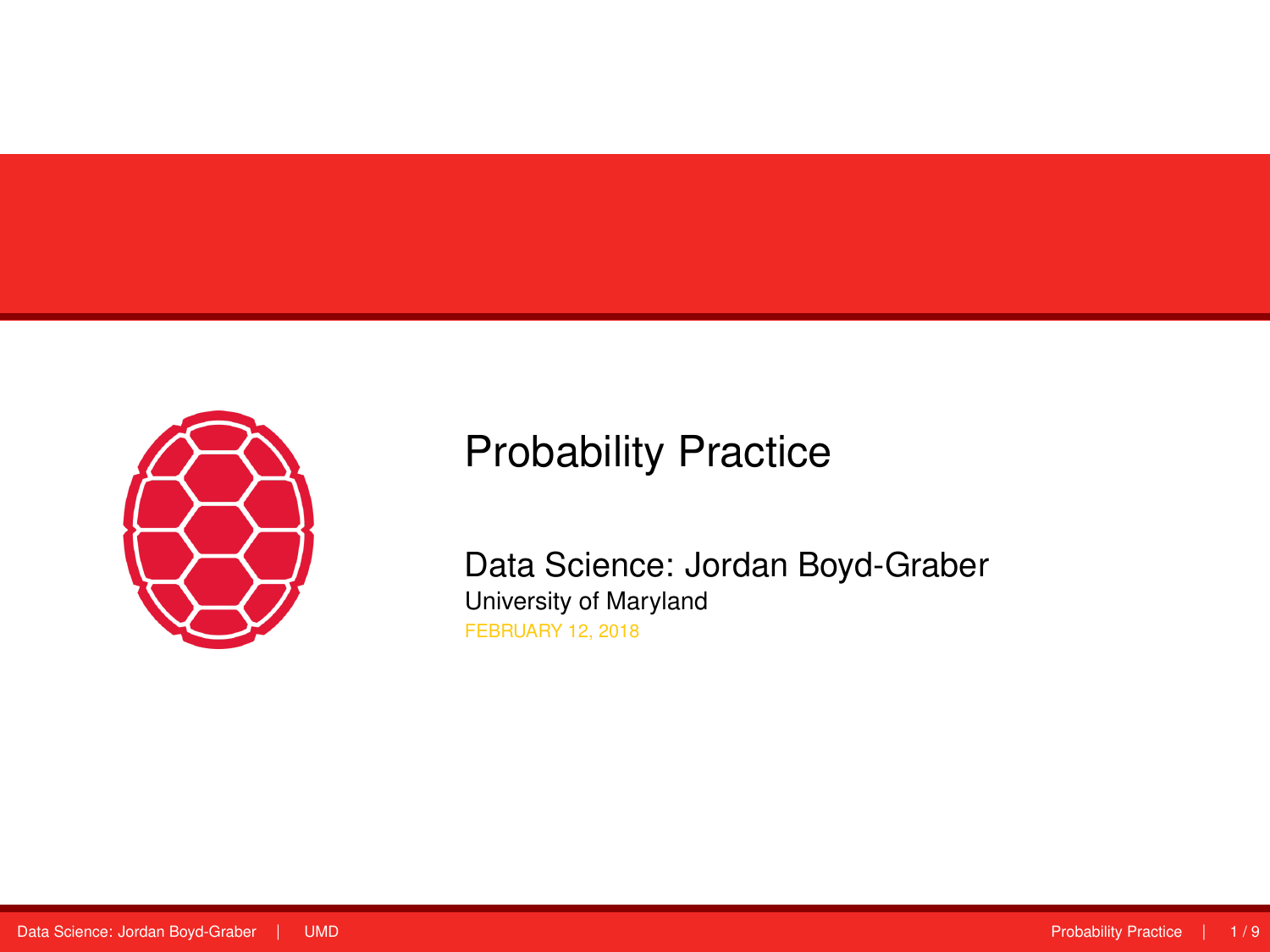#### **Big Picture**

- **Probabilities**
- Need to have intuitions for later models
- Key ideas: marginal distributions, independence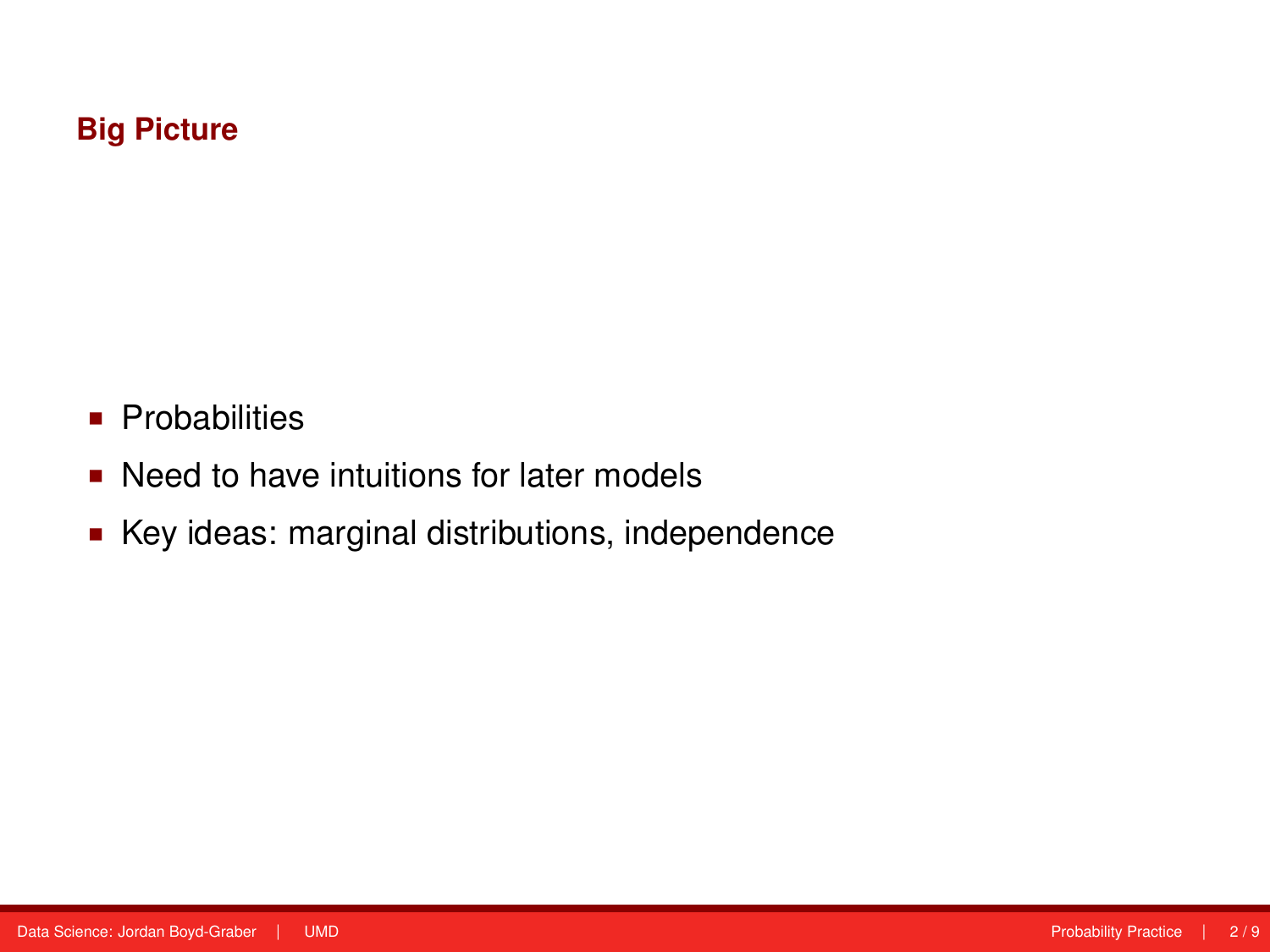#### **Marginal Probabilities**

 A voter can either be a Democrat or Republican (*f*) and has an age (*A*)  $p(F = D) = .45$  $p(A < 30, F = D) = .2, p(A < 30, F = R) = .1$  $p(A > 50, F = D) = .1$  $$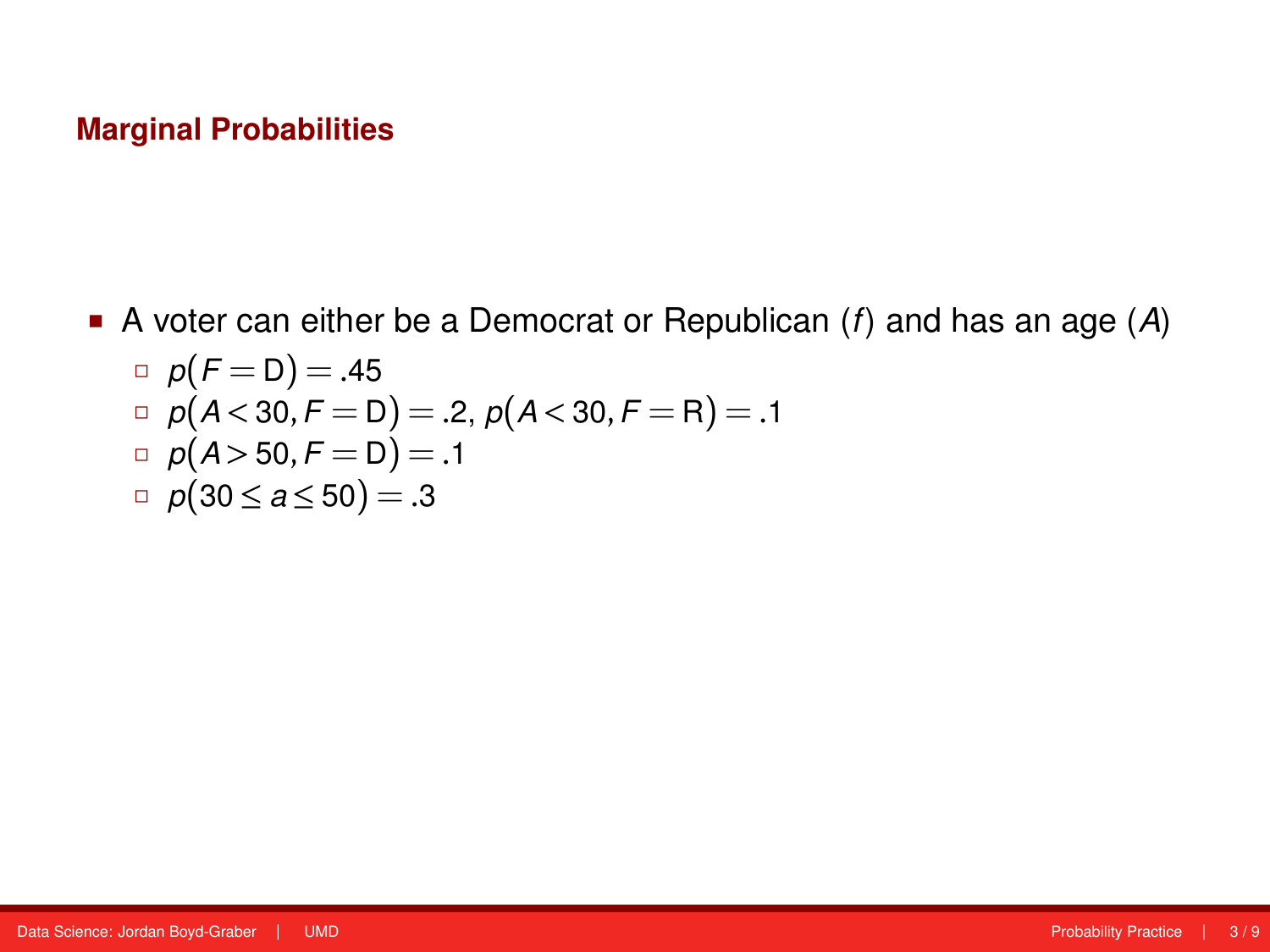#### **Marginal Probabilities**

- A voter can either be a Democrat or Republican (*f*) and has an age (*A*)  $p(F = D) = .45$  $p(A < 30, F = D) = .2, p(A < 30, F = R) = .1$ 
	- $p(A > 50, F = D) = .1$
	- $$
- What is  $p(30 \le A \le 50, F = D)$ ?
- What is  $p(30 \le A \le 50, F = R)$ ?
- What is  $p(A>50, F = R)$ ?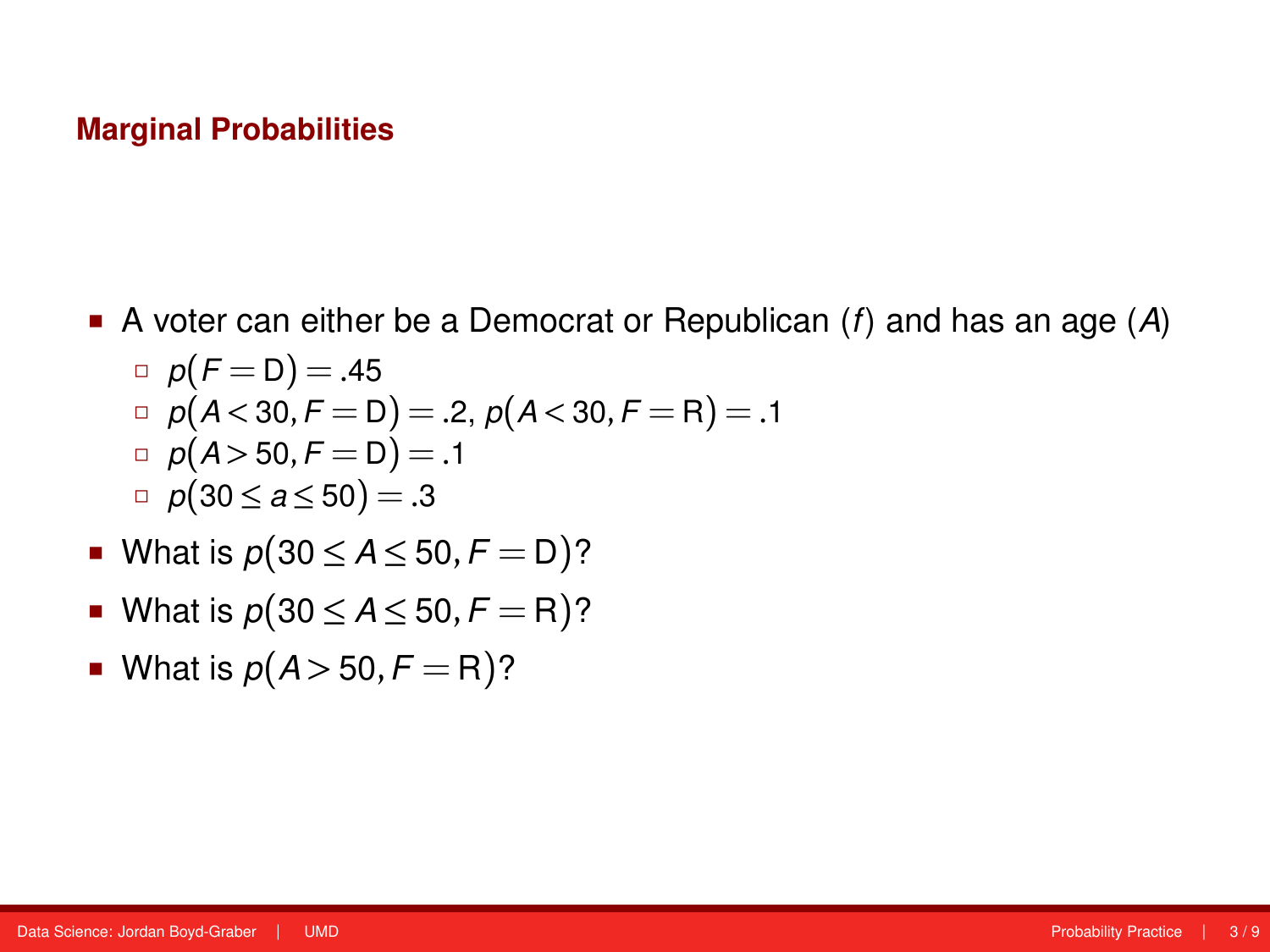|             |    | R. | Marginal |
|-------------|----|----|----------|
| $<$ 30      | 2  |    |          |
| 30 < a < 50 |    |    | .3       |
| > 50        |    |    |          |
| Marginal    | 45 |    | 1 ก      |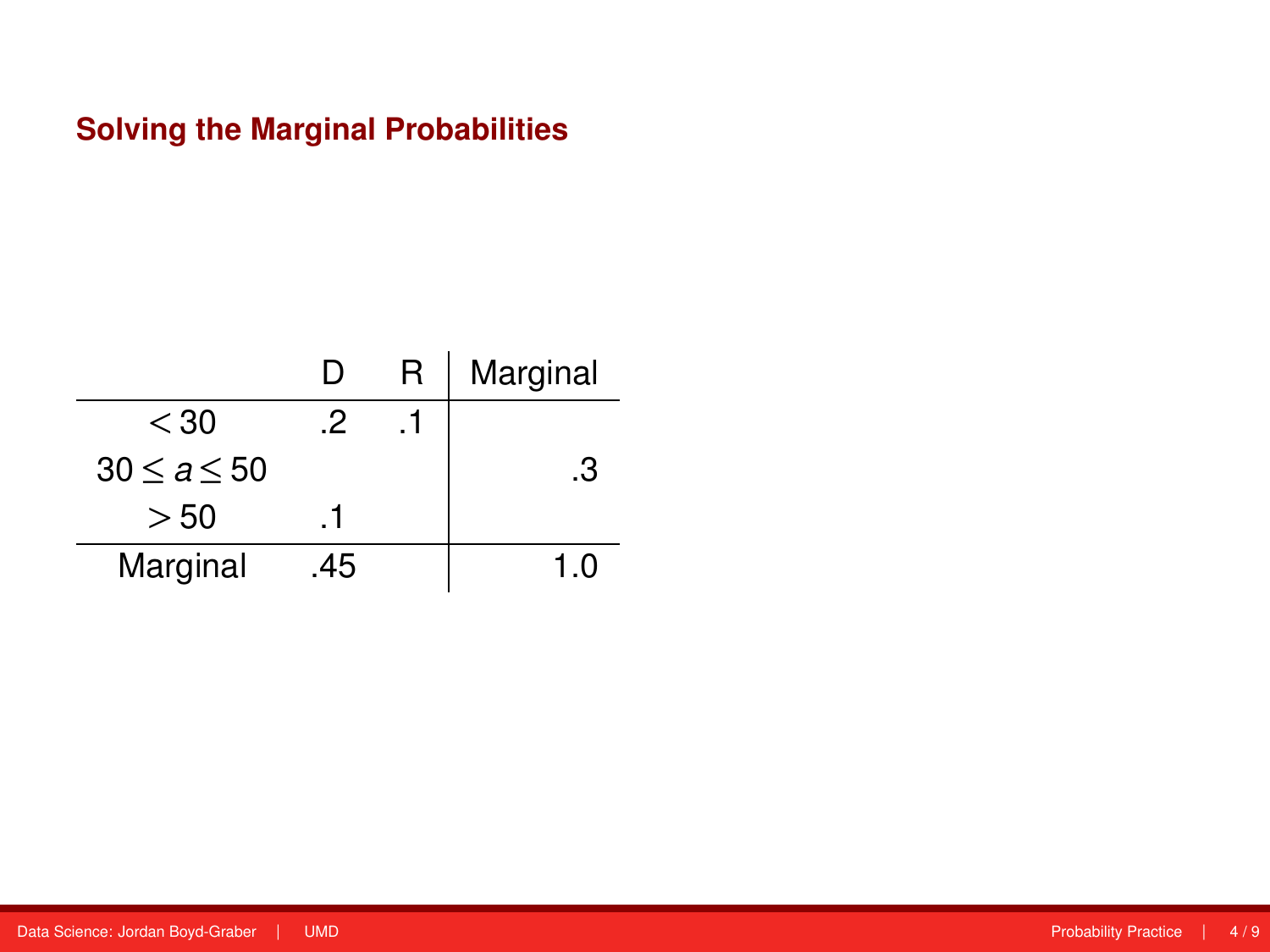|             |    | R. | Marginal |
|-------------|----|----|----------|
| $<$ 30      | .2 |    | .3       |
| 30 < a < 50 |    |    | .3       |
| > 50        |    |    |          |
| Marginal    | 45 |    | 1 በ      |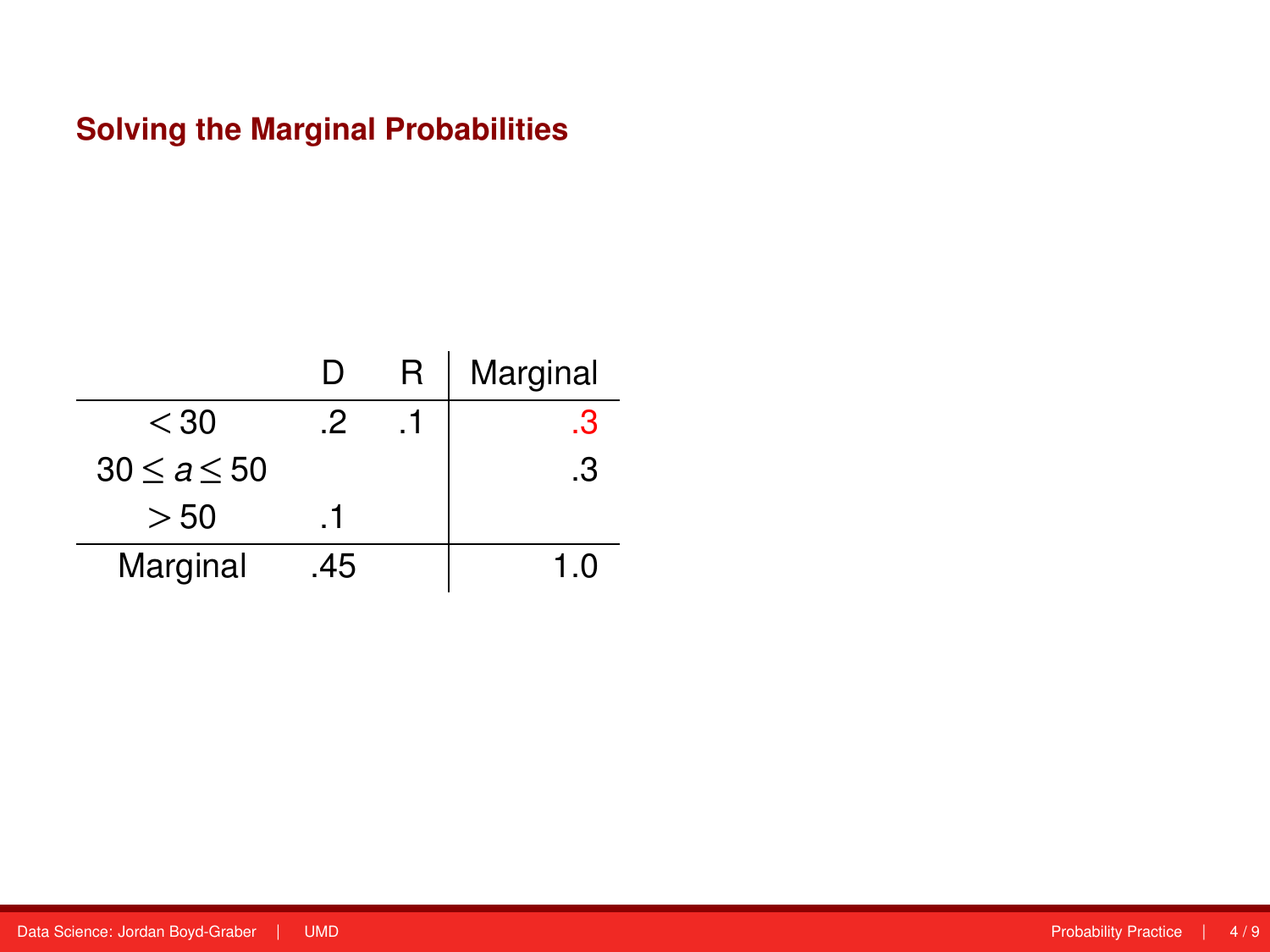|                   | $\mathbf{L}$ | R   | Marginal |
|-------------------|--------------|-----|----------|
| $<$ 30            | 2            |     | .3       |
| $30 \le a \le 50$ |              |     | .3       |
| > 50              |              |     |          |
| Marginal          | .45          | .55 |          |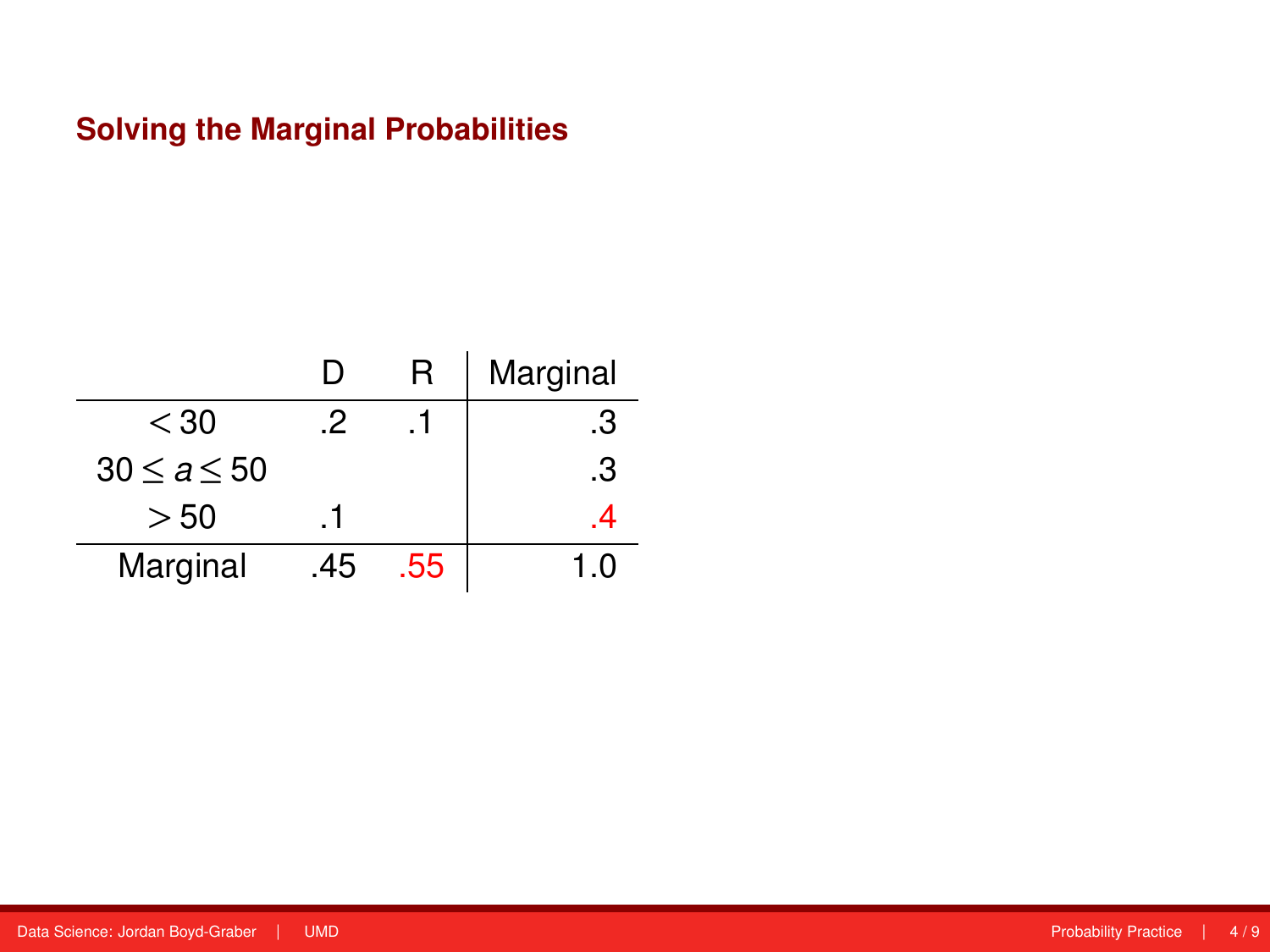|                   | נ ו | R   | Marginal  |
|-------------------|-----|-----|-----------|
| $<$ 30            | .2  |     | .3        |
| $30 \le a \le 50$ | x   |     | .3        |
| > 50              |     |     |           |
| Marginal          | .45 | .55 | $\bigcap$ |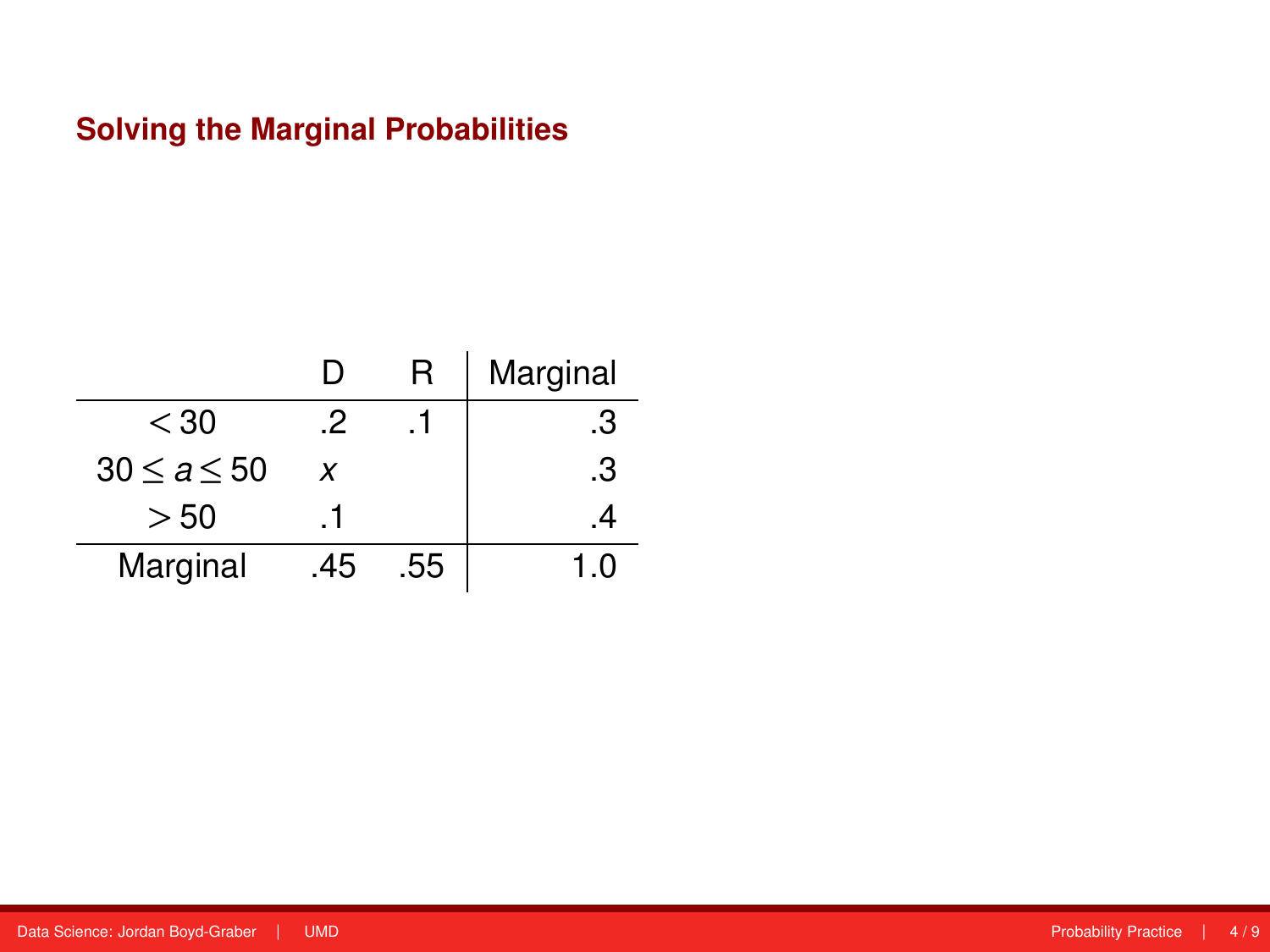|                   | L)  | R   | Marginal   |
|-------------------|-----|-----|------------|
| $<$ 30            | 2   |     | .3         |
| $30 \le a \le 50$ | x   |     | .3         |
| > 50              |     |     |            |
| Marginal          | .45 | .55 | $\epsilon$ |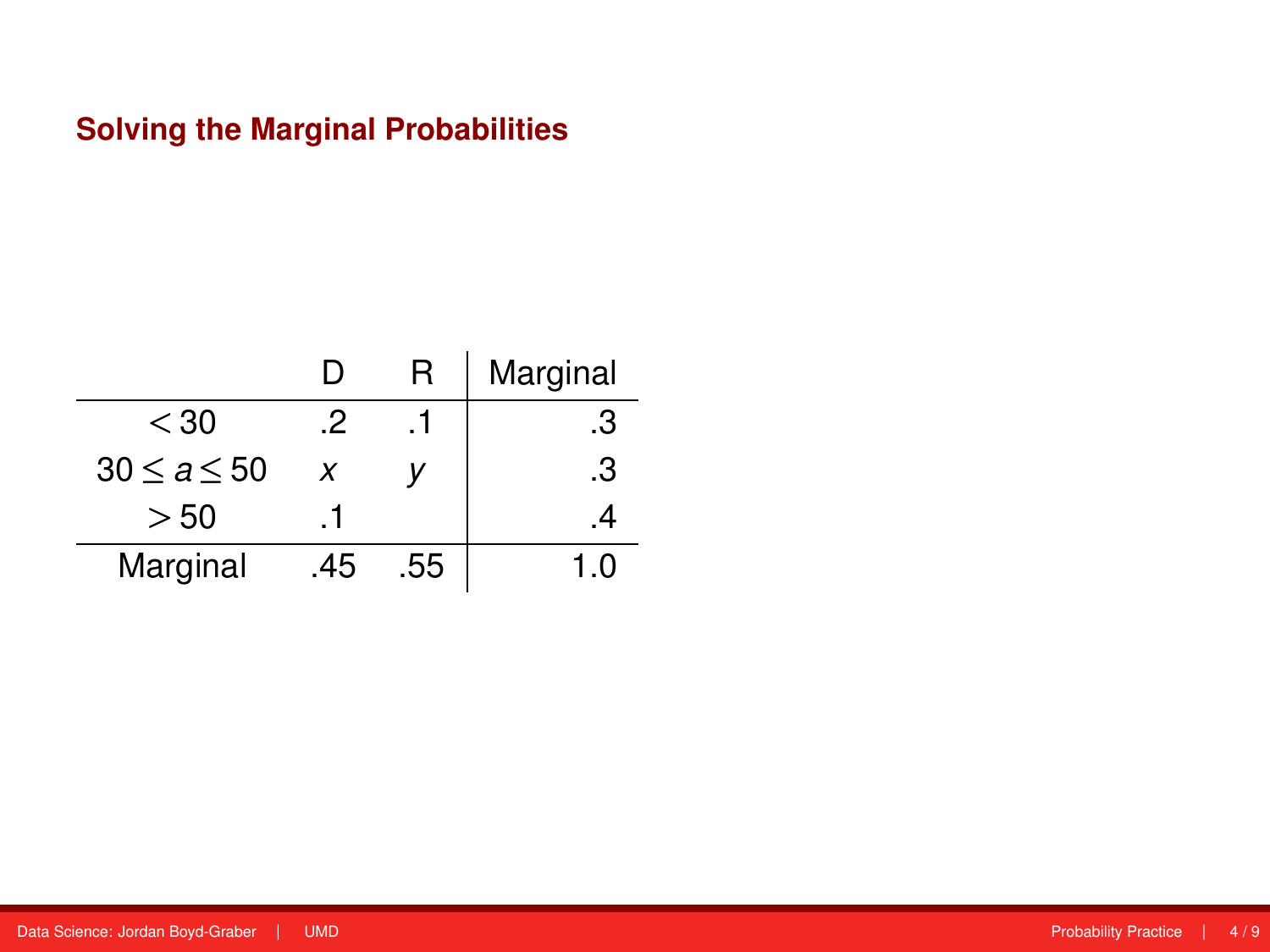|             | נ ו | R   | Marginal |
|-------------|-----|-----|----------|
| $<$ 30      |     |     | .3       |
| 30 < a < 50 | x   |     | .3       |
| > 50        |     |     |          |
| Marginal    | .45 | .55 | - ( )    |

$$
2 + x + 0.1 = .45
$$

$$
x + y = .3
$$

$$
0.1 + z = .4
$$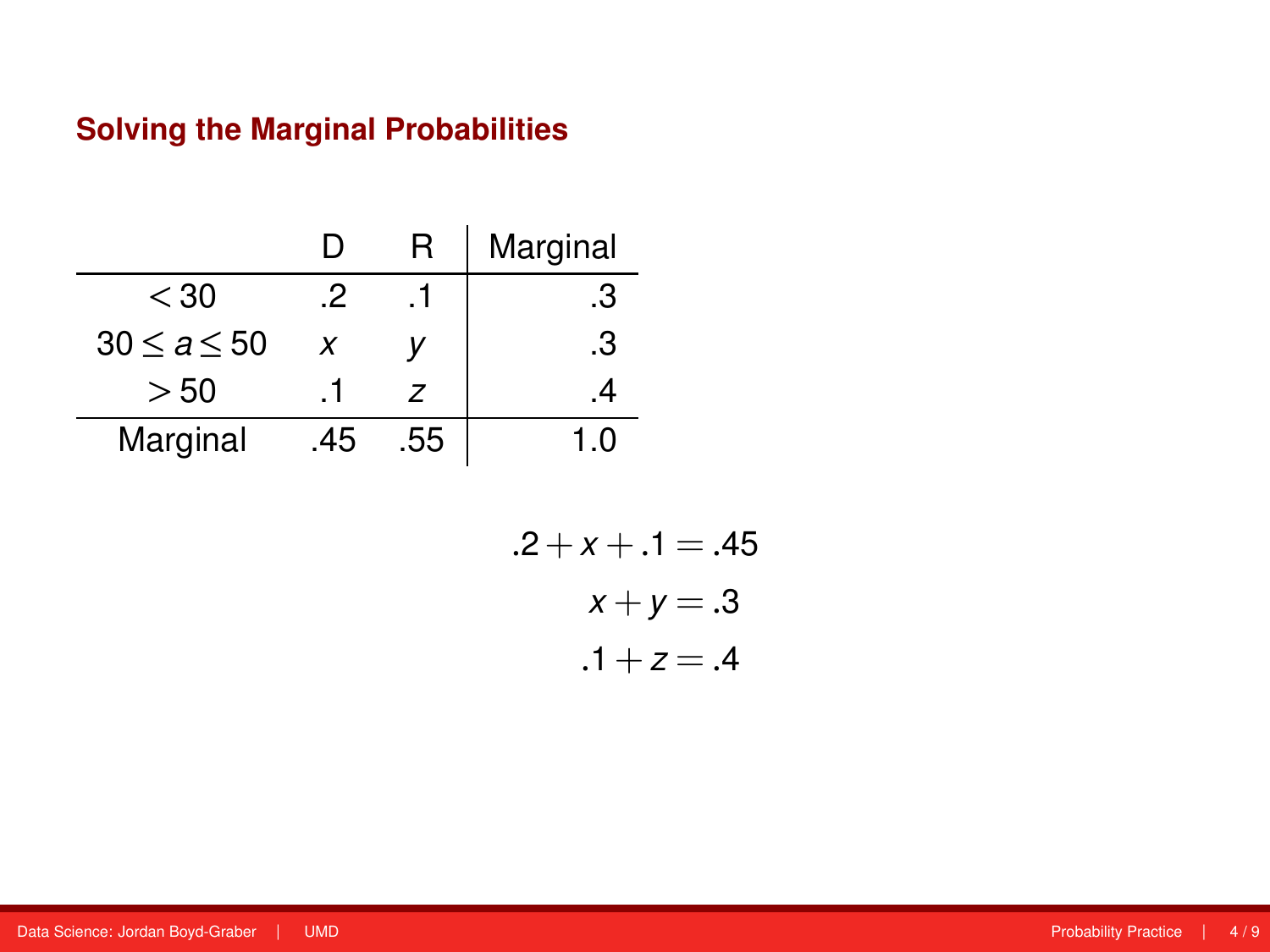|                   | Ш   | R   | Marginal |
|-------------------|-----|-----|----------|
| < 30              | .2  |     | .3       |
| $30 \le a \le 50$ | .15 |     | .3       |
| > 50              |     |     | 4        |
| Marginal          | .45 | .55 | $\Omega$ |

$$
.2 + x + .1 = .45
$$

$$
x + y = .3
$$

$$
.1 + z = .4
$$

 $x = .45 - .1 - .2 = .15$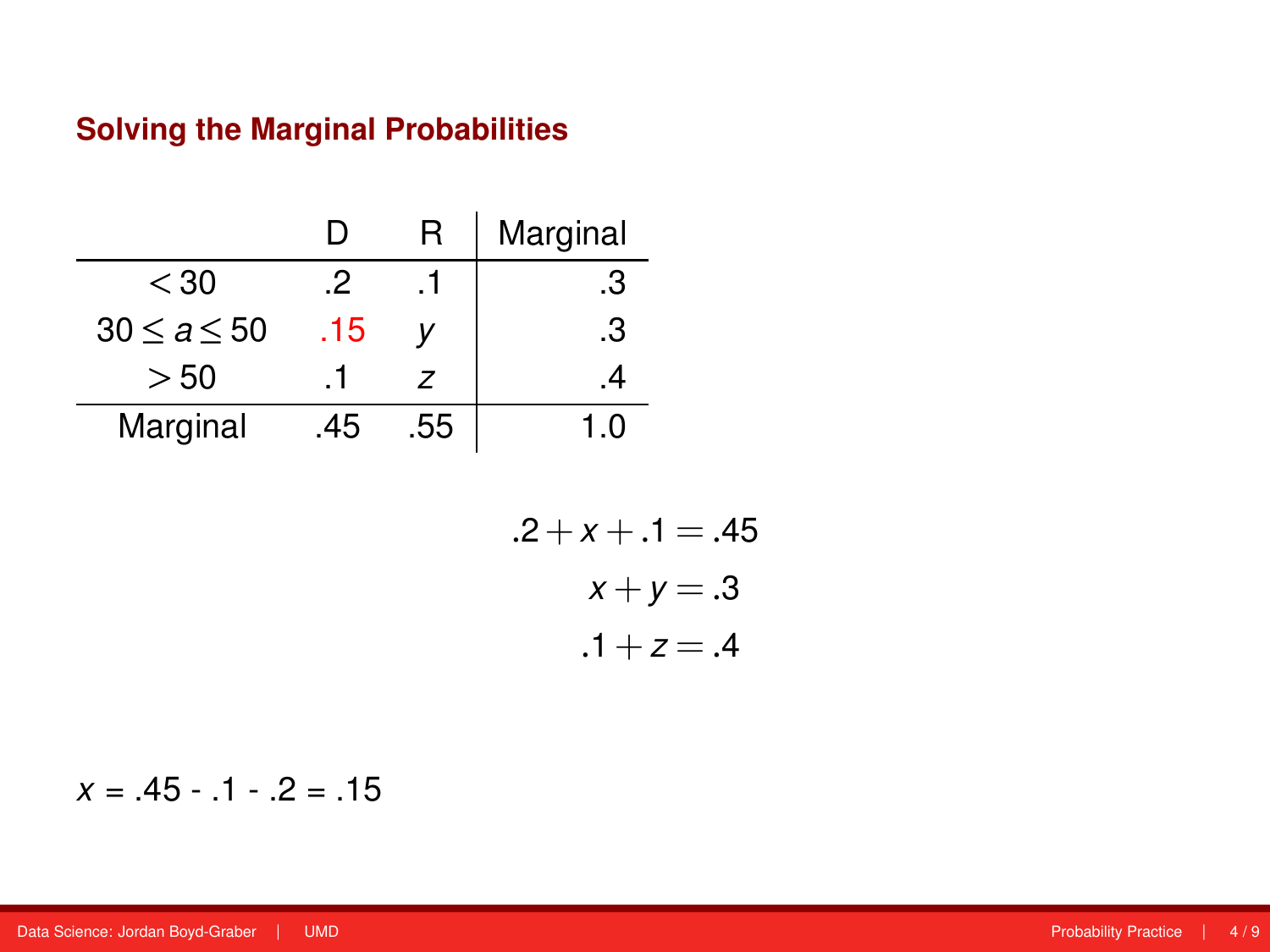|             | ו ו | R   | Marginal |
|-------------|-----|-----|----------|
| $<$ 30      | 2   |     | .3       |
| 30 < a < 50 | .15 | .15 | .3       |
| >50         |     |     | 4        |
| Marginal    |     | .55 | .O       |

$$
.2 + x + .1 = .45
$$

$$
x + y = .3
$$

$$
.1 + z = .4
$$

*y* = .3 - x = .3 - .15 = .15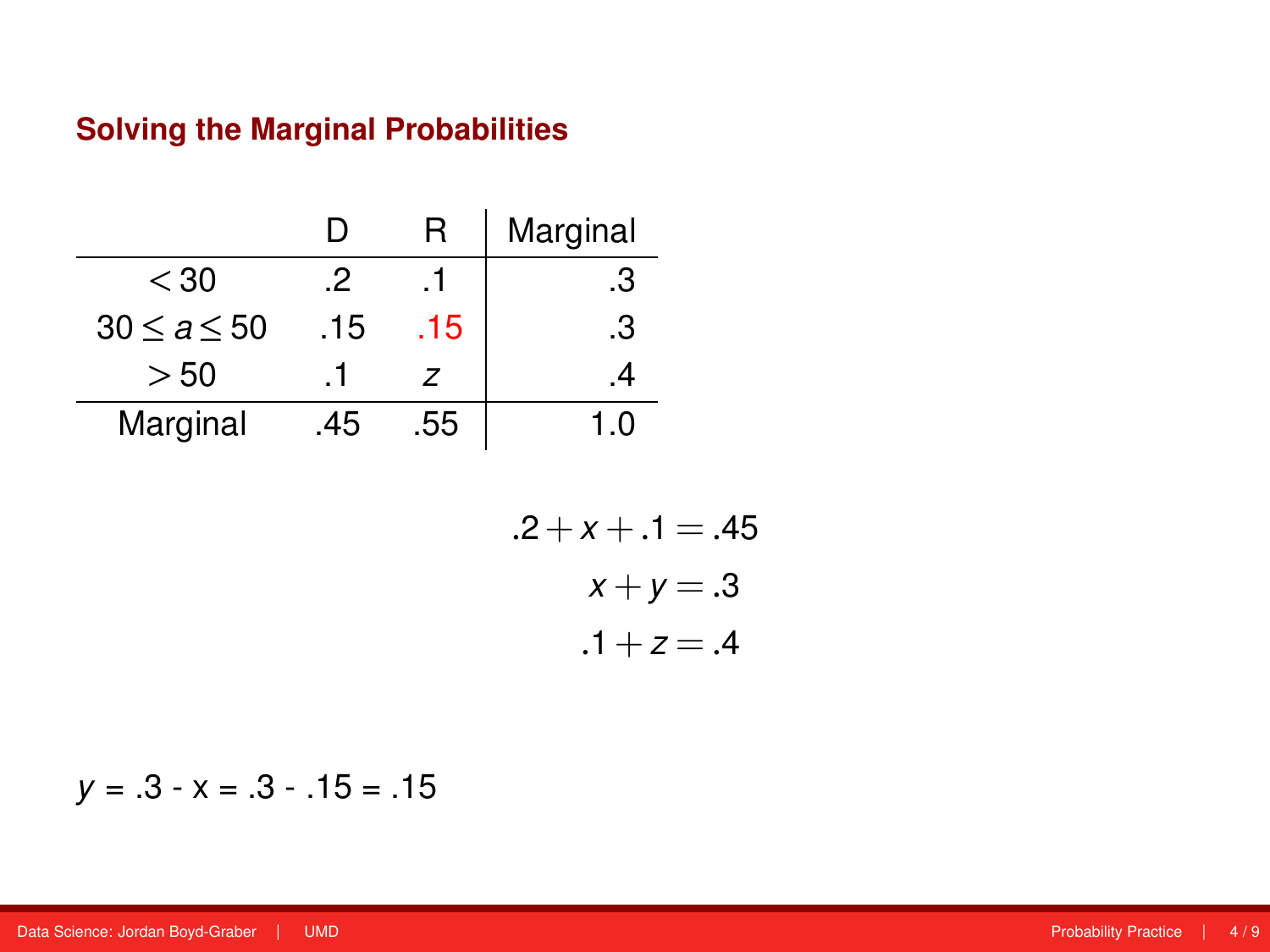|             |     | R   | Marginal |
|-------------|-----|-----|----------|
| $<$ 30      | .2  |     | .3       |
| 30 < a < 50 | .15 | .15 | .3       |
| >50         |     | .3  |          |
| Marginal    | 45  | .55 | - 0      |

$$
.2 + x + .1 = .45
$$

$$
x + y = .3
$$

$$
.1 + z = .4
$$

 $z = .4 - .1 = .3$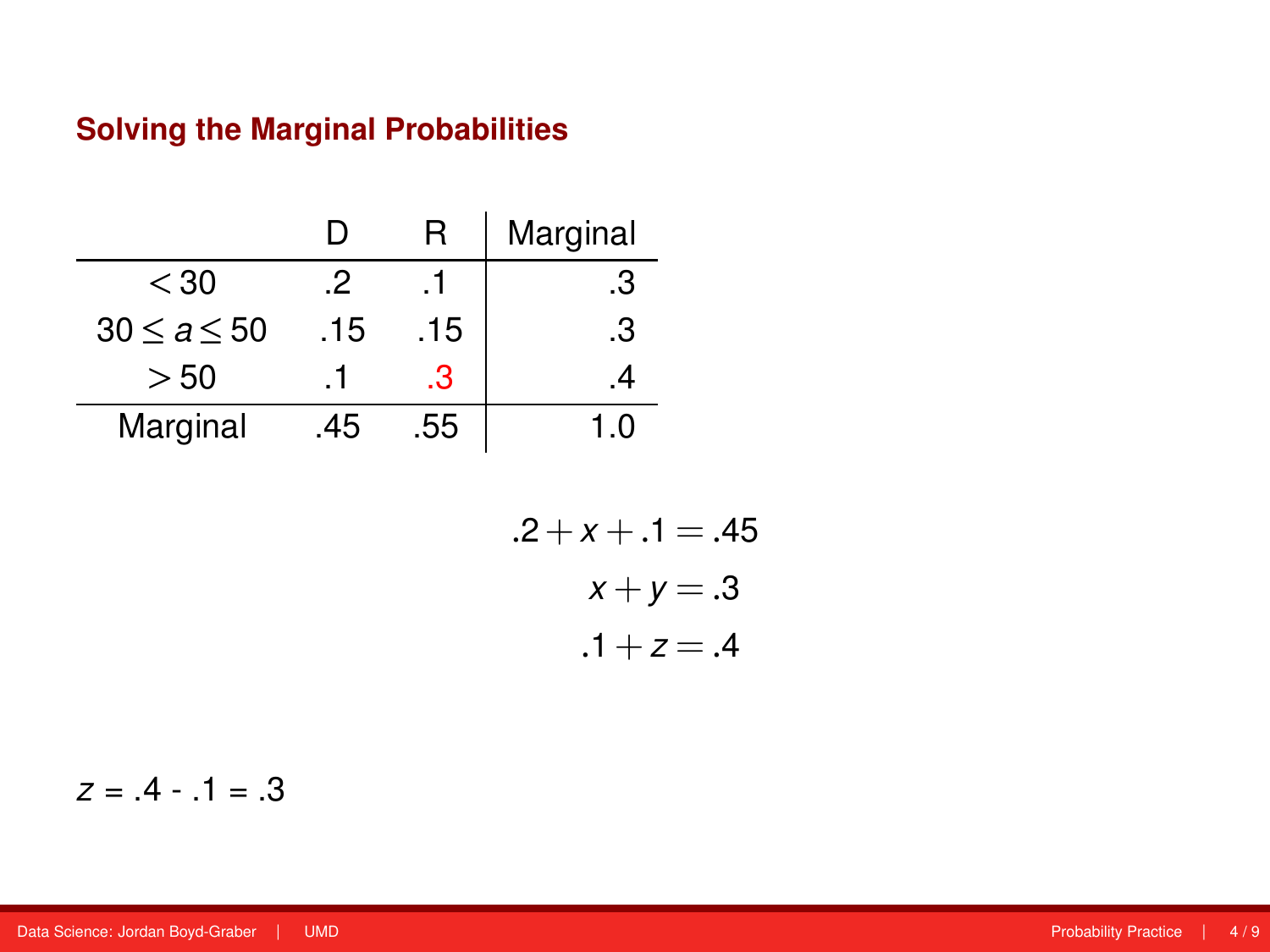|             | L)  | R   | Marginal |
|-------------|-----|-----|----------|
| $<$ 30      |     |     | .3       |
| 30 < a < 50 |     |     | .3       |
| > 50        |     |     |          |
| Marginal    | .45 | .55 | - റ      |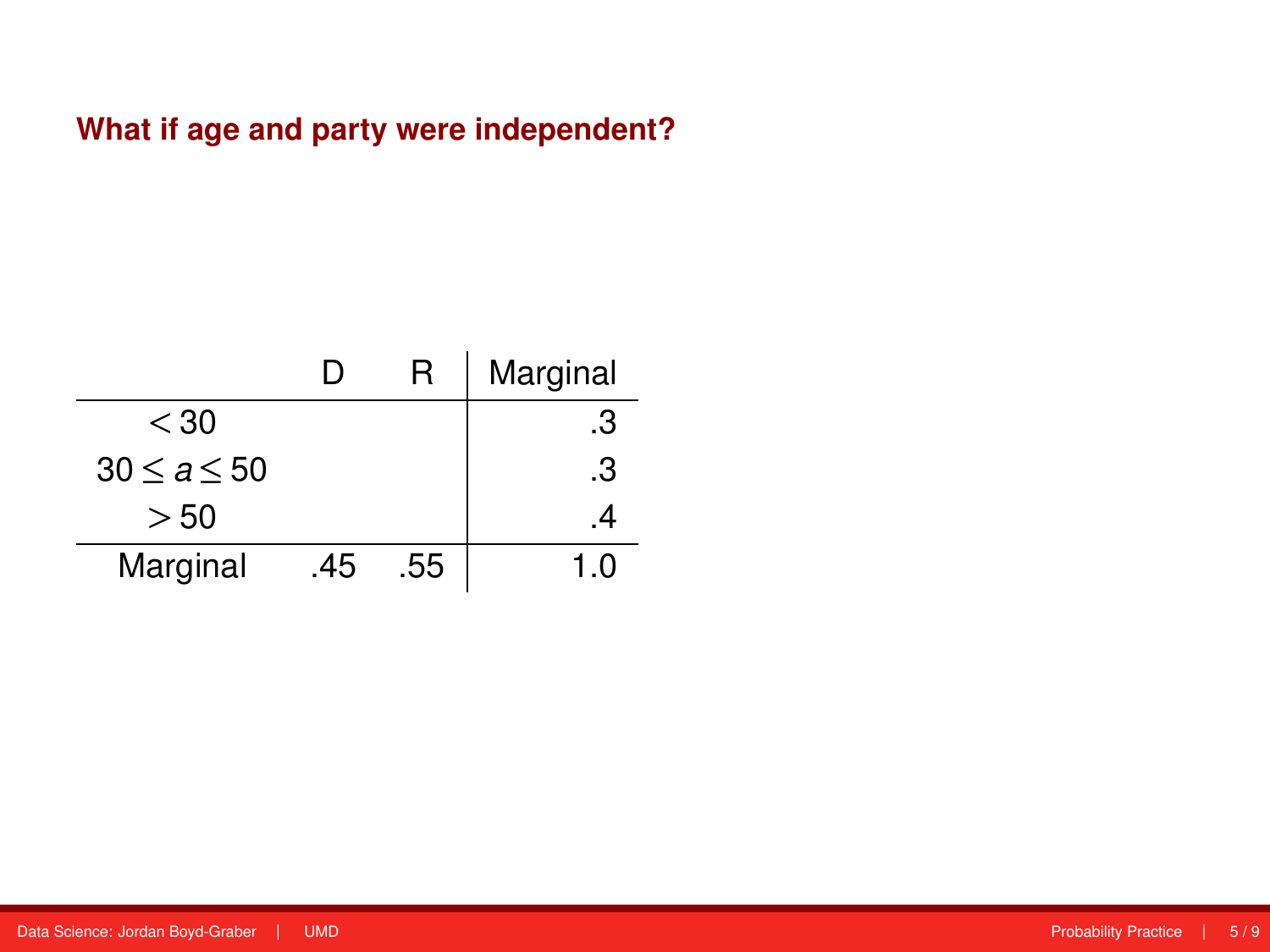|             | ו ו  | R   | Marginal |
|-------------|------|-----|----------|
| $<$ 30      | .135 |     | .3       |
| 30 < a < 50 |      |     | .3       |
| > 50        |      |     |          |
| Marginal    | .45  | .55 |          |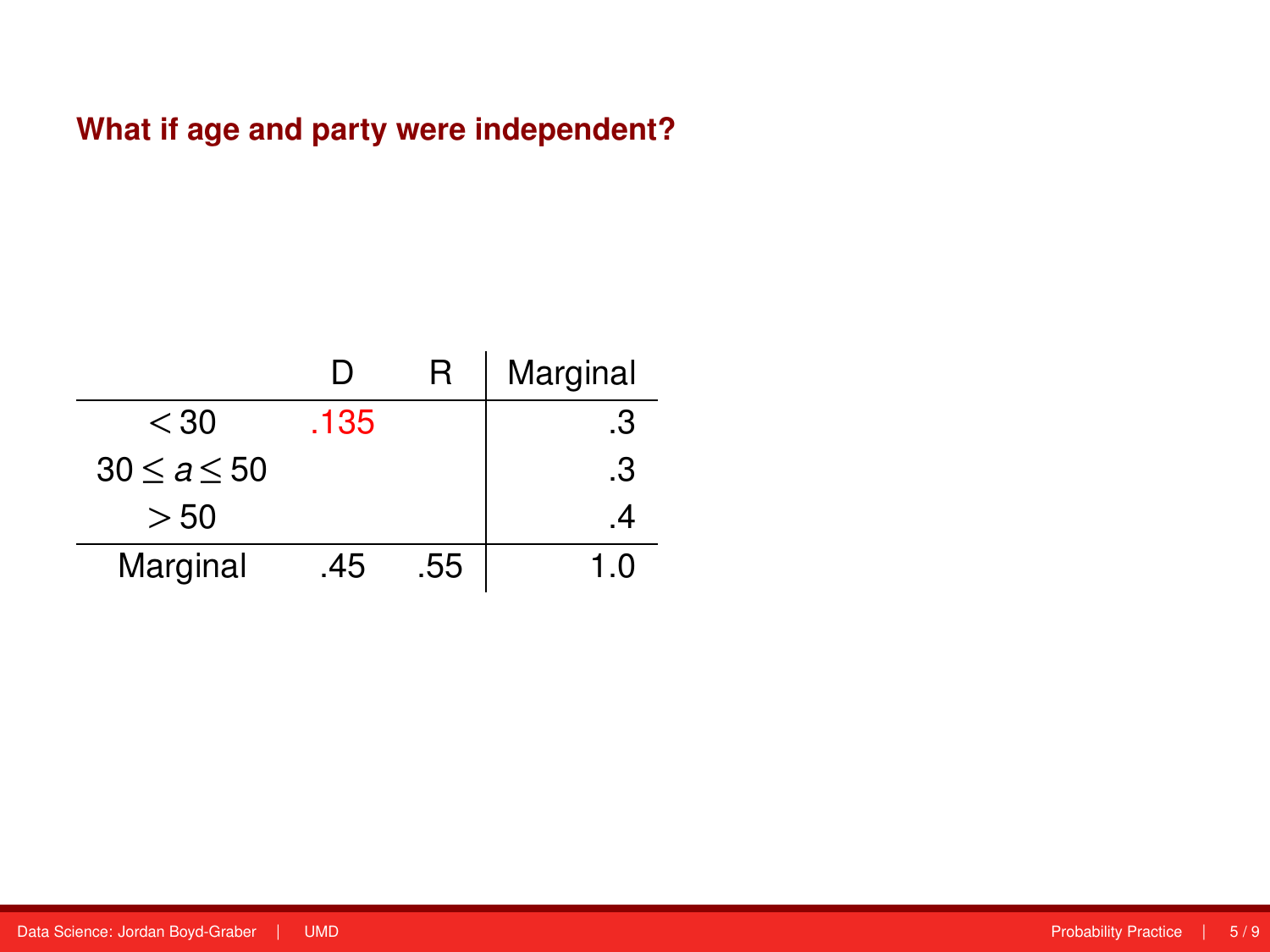|             |      | R    | Marginal |
|-------------|------|------|----------|
| $<$ 30      | .135 | .165 | .3       |
| 30 < a < 50 |      |      | .3       |
| > 50        |      |      |          |
| Marginal    | 45   | .55  | $+0$     |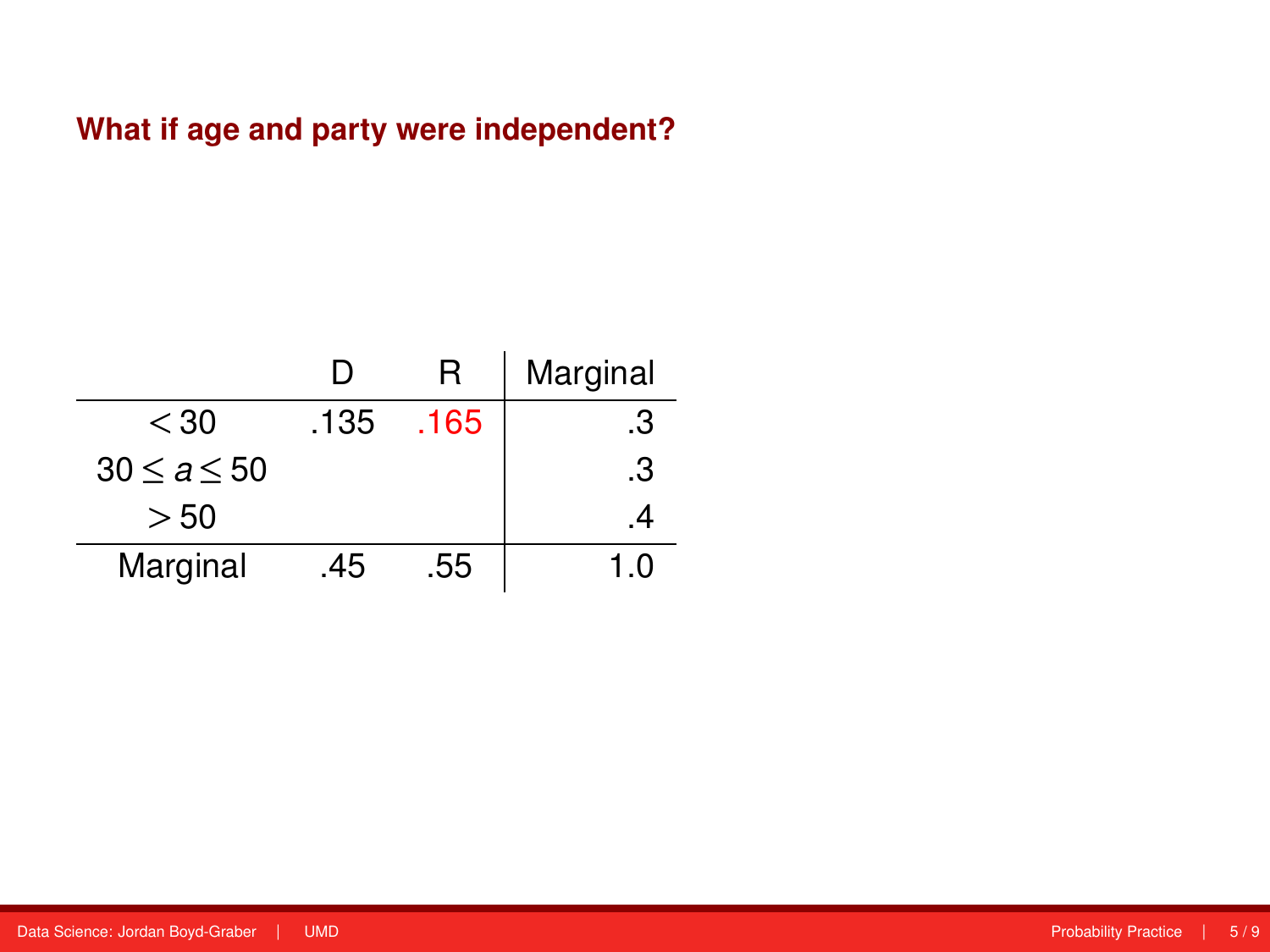|             |      | R    | Marginal |
|-------------|------|------|----------|
| $<$ 30      | .135 | .165 | .3       |
| 30 < a < 50 | .135 |      | .3       |
| > 50        |      |      |          |
| Marginal    | 45   | .55  | 10       |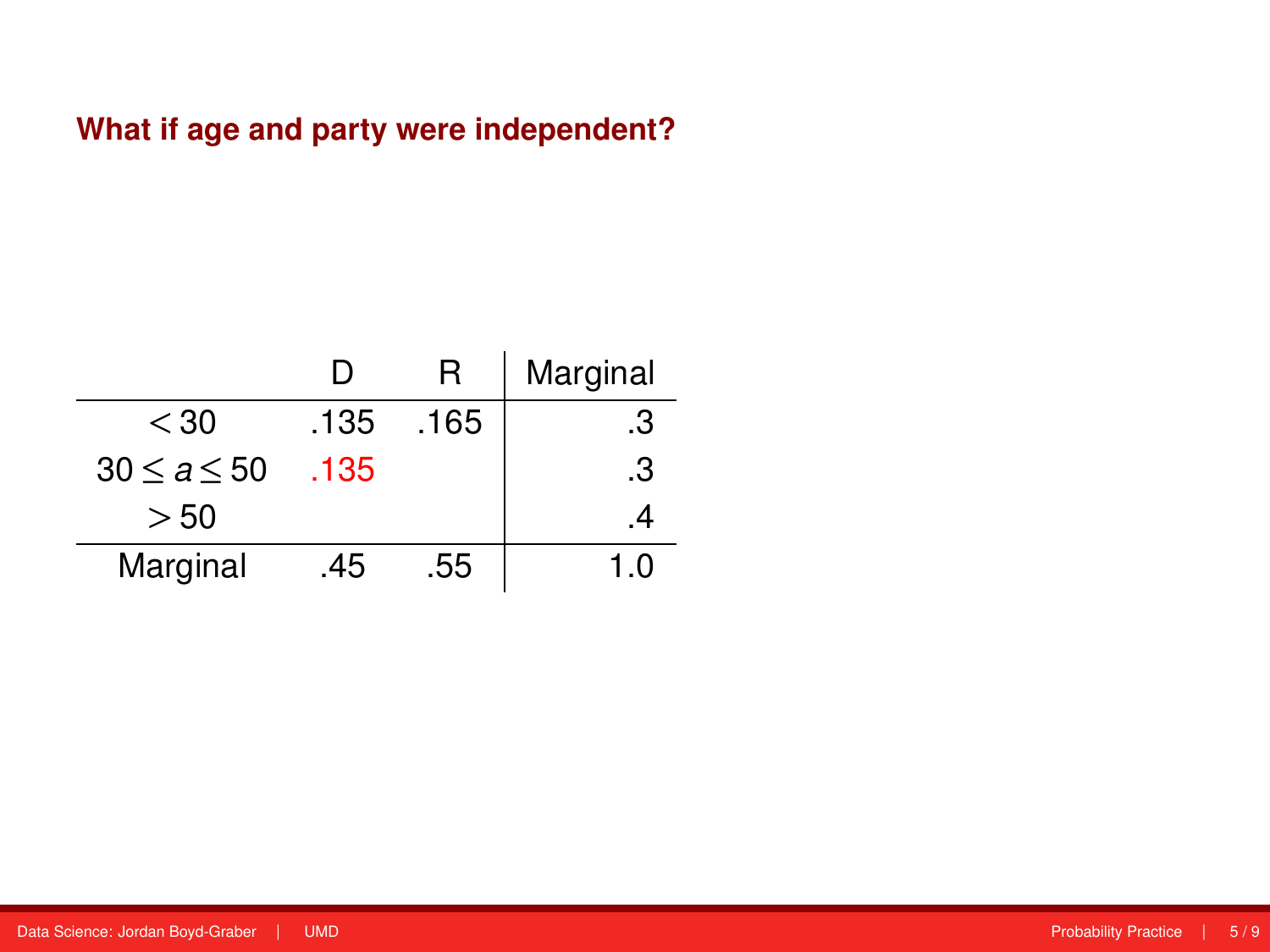|             |      | R    | Marginal |
|-------------|------|------|----------|
| $<$ 30      | .135 | .165 | .3       |
| 30 < a < 50 | .135 | .165 | .3       |
| >50         |      |      |          |
| Marginal    | 45   | .55  | $+0$     |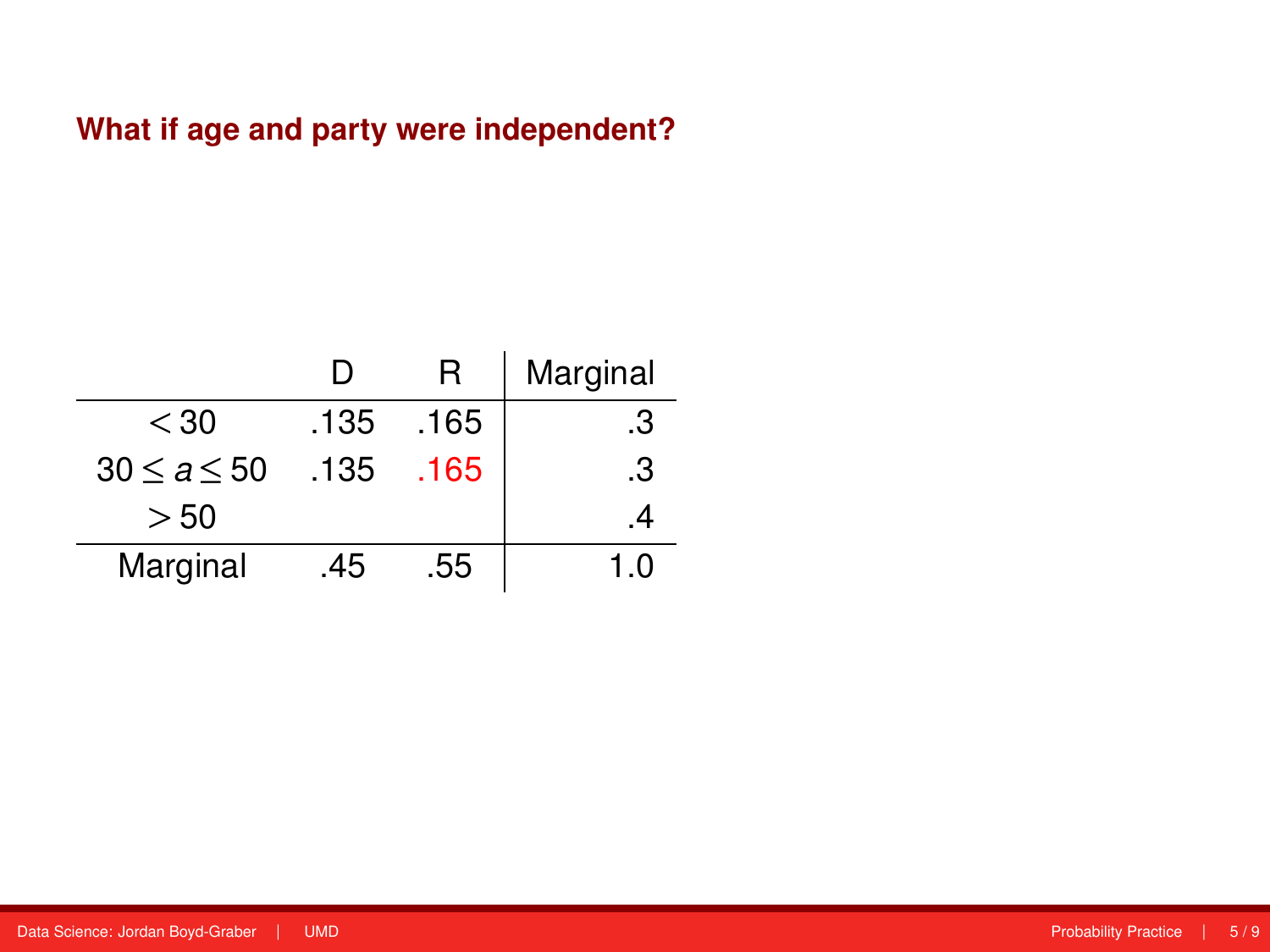|                   | נ ו  | н    | Marginal |
|-------------------|------|------|----------|
| $<$ 30            | .135 | .165 | .3       |
| $30 \le a \le 50$ | .135 | .165 | .З       |
| > 50              | .18  |      |          |
| Marginal          | .45  | .55  | 10       |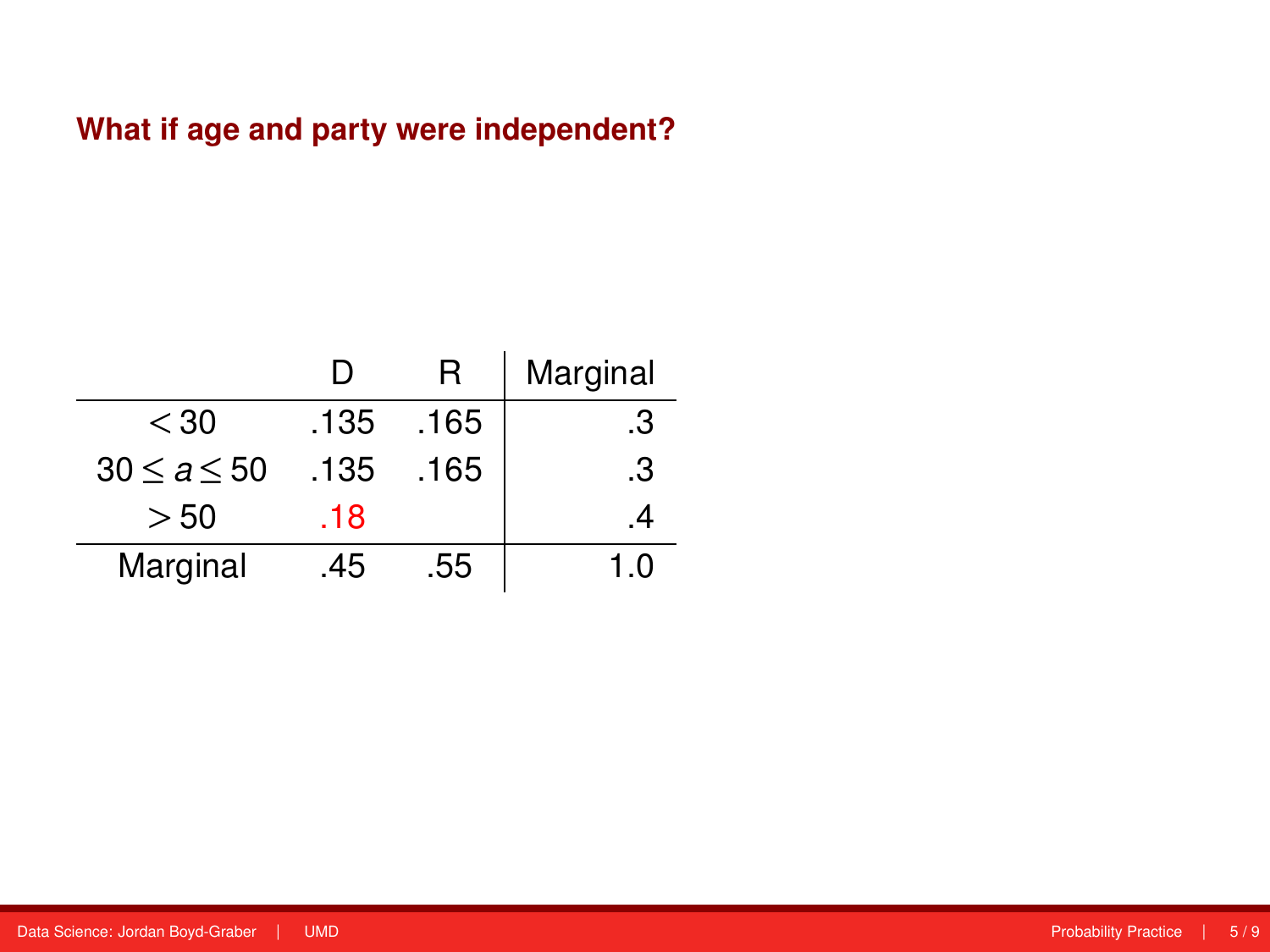|                   |      |      | Marginal |
|-------------------|------|------|----------|
| $<$ 30            | .135 | .165 | .3       |
| $30 \le a \le 50$ | .135 | .165 | .3       |
| > 50              | .18  | .22  |          |
| Marginal          | 45   | .55  | 10       |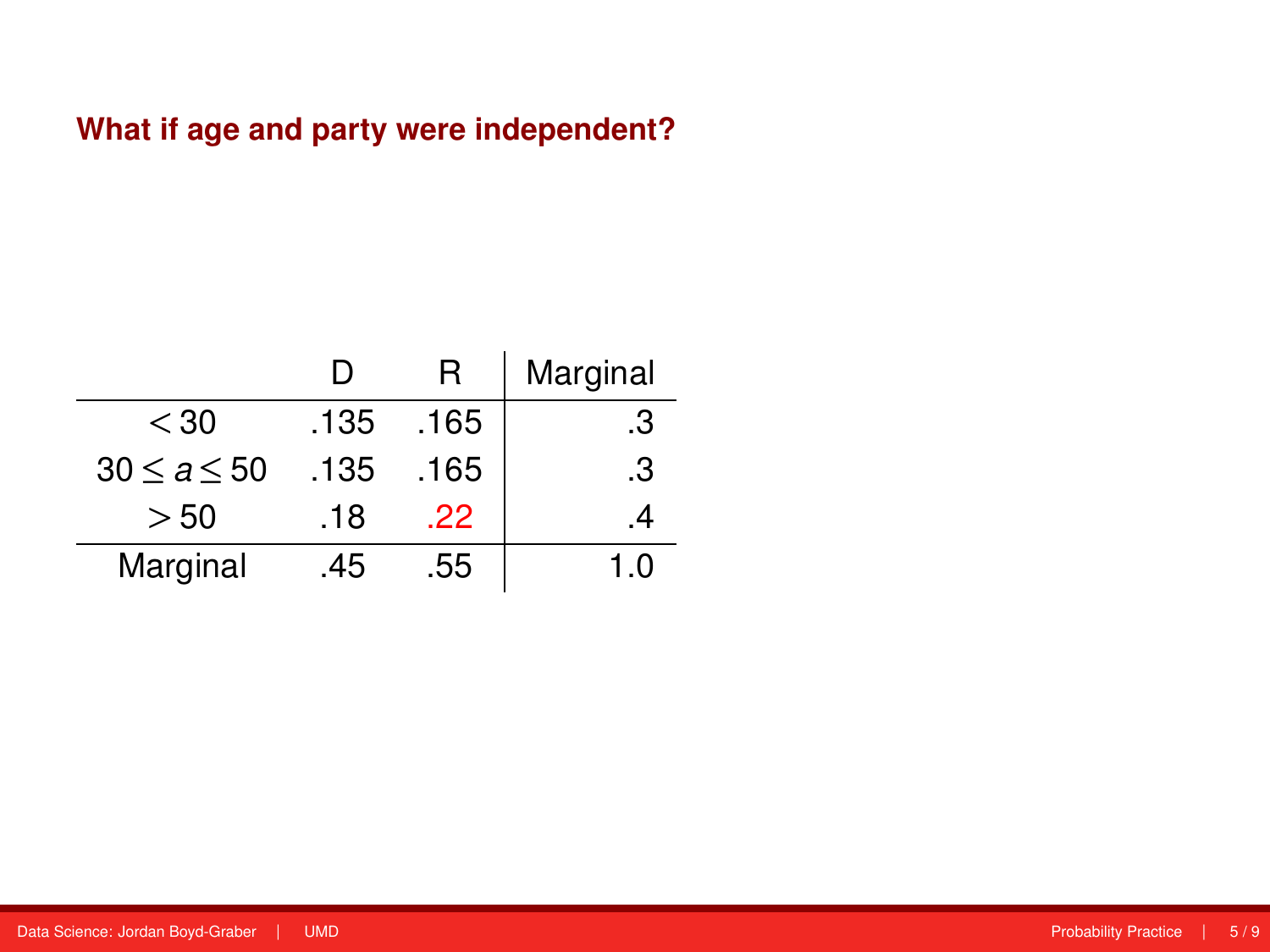In Las Vegas the roulette wheel has a 0 and a 00 and then the numbers 1 to 36 marked on equal slots; the wheel is spun and a ball stops randomly in one slot. When a player bets 1 dollar on a number, he receives 36 dollars if the ball stops on this number, for a net gain of 35 dollars; otherwise, he loses his dollar bet. Find the expected value for his winnings.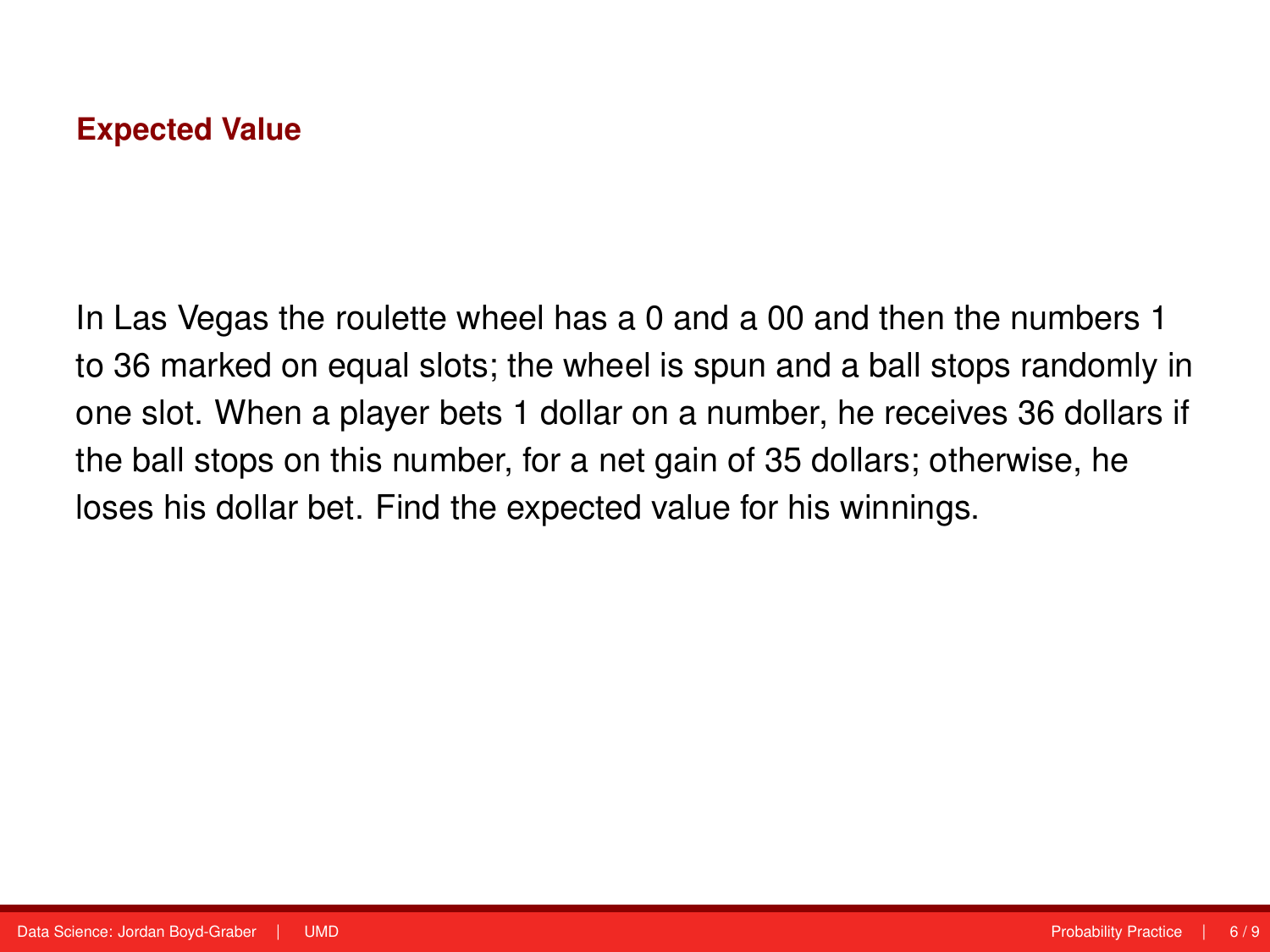In Las Vegas the roulette wheel has a 0 and a 00 and then the numbers 1 to 36 marked on equal slots; the wheel is spun and a ball stops randomly in one slot. When a player bets 1 dollar on a number, he receives 36 dollars if the ball stops on this number, for a net gain of 35 dollars; otherwise, he loses his dollar bet. Find the expected value for his winnings.

$$
35 \cdot \frac{1}{38} + -1 \frac{37}{38} =
$$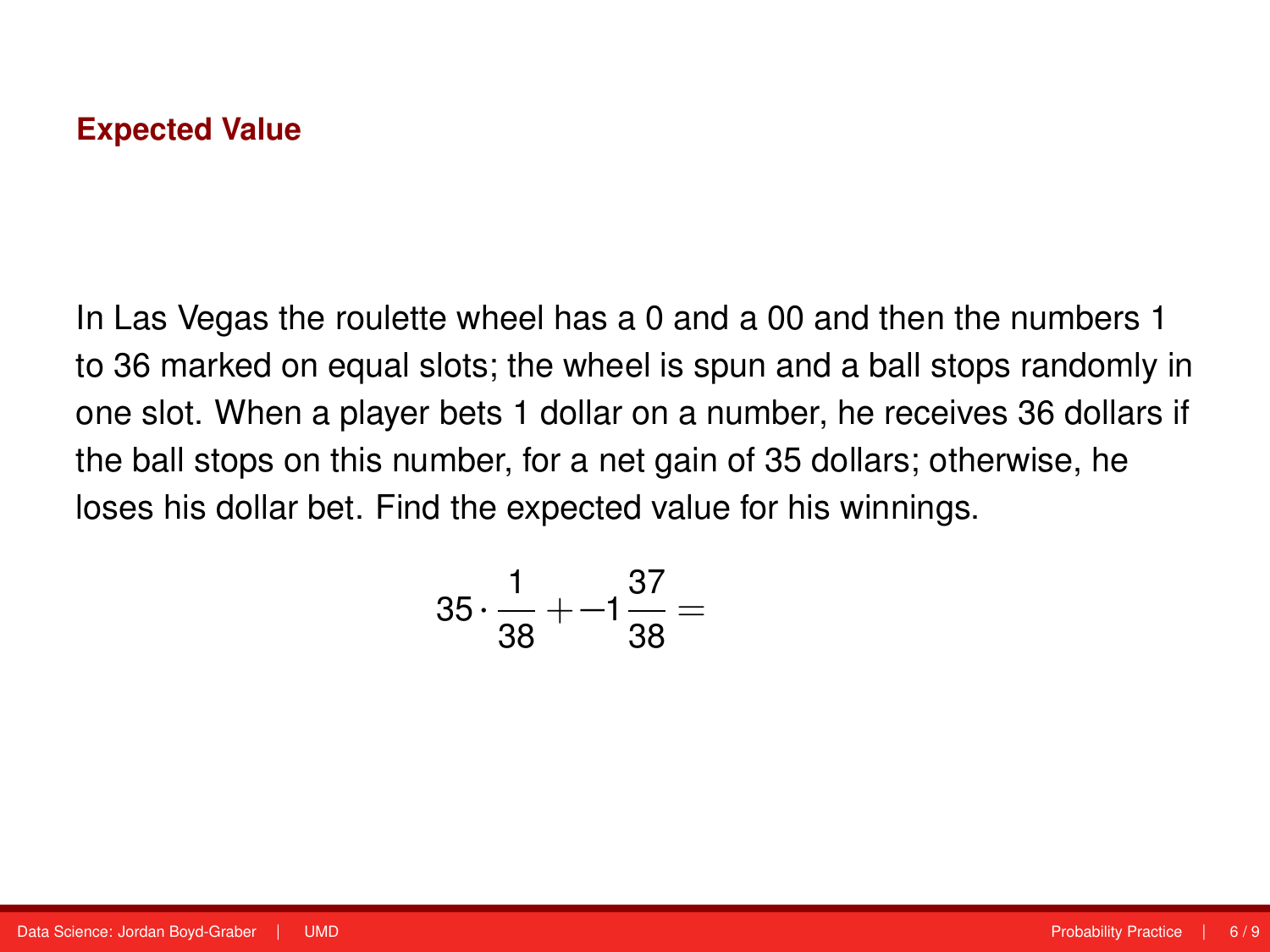In Las Vegas the roulette wheel has a 0 and a 00 and then the numbers 1 to 36 marked on equal slots; the wheel is spun and a ball stops randomly in one slot. When a player bets 1 dollar on a number, he receives 36 dollars if the ball stops on this number, for a net gain of 35 dollars; otherwise, he loses his dollar bet. Find the expected value for his winnings.

$$
35 \cdot \frac{1}{38} + 1 \frac{37}{38} = -0.052 \tag{1}
$$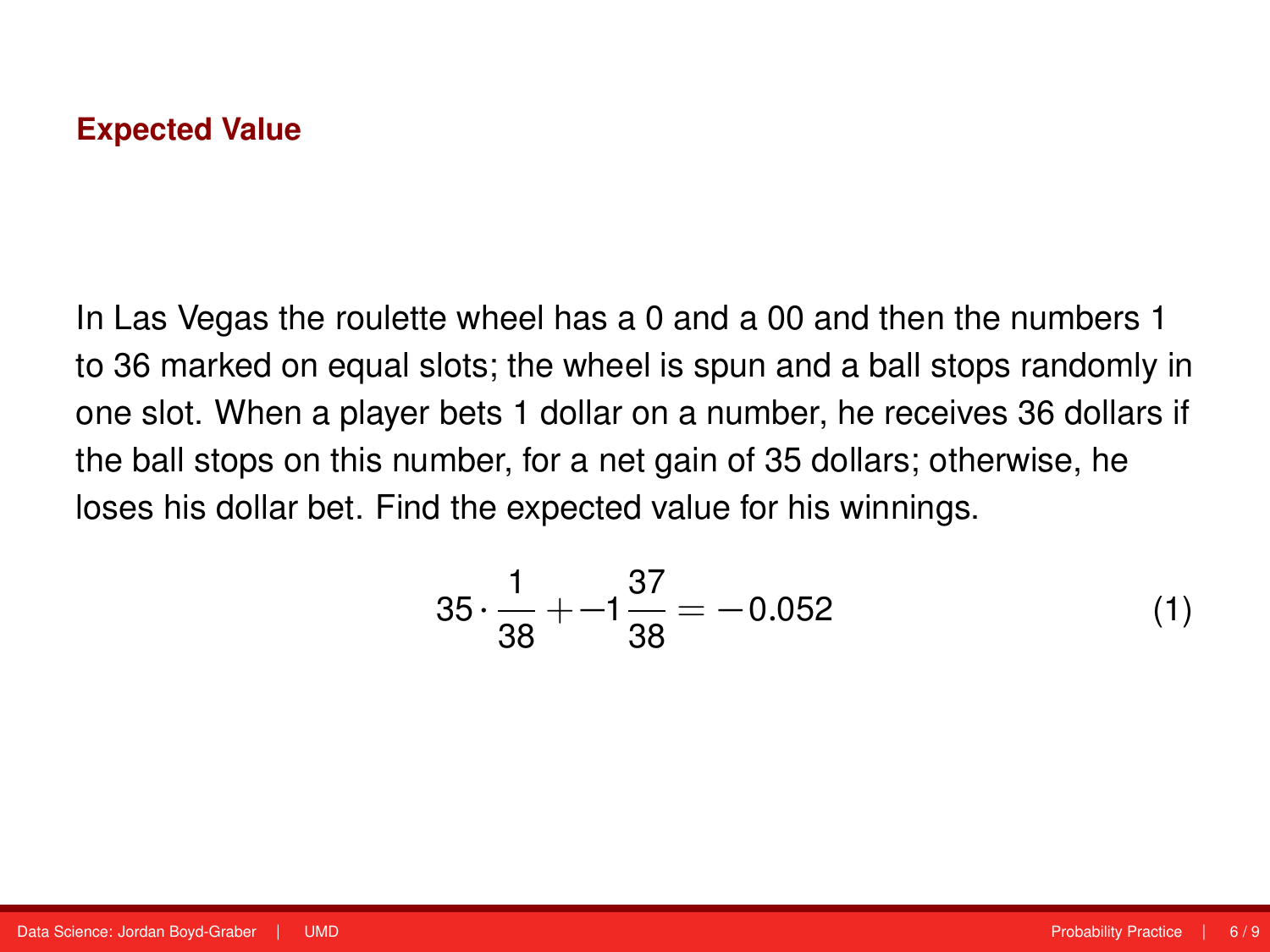In a second version of roulette in Las Vegas, a player bets on red or black. Half of the numbers from 1 to 36 are red, and half are black. If a player bets a dollar on black, and if the ball stops on a black number, he gets his dollar back and another dollar. If the ball stops on a red number or on 0 or 00 he loses his dollar. Find the expected winnings for this bet.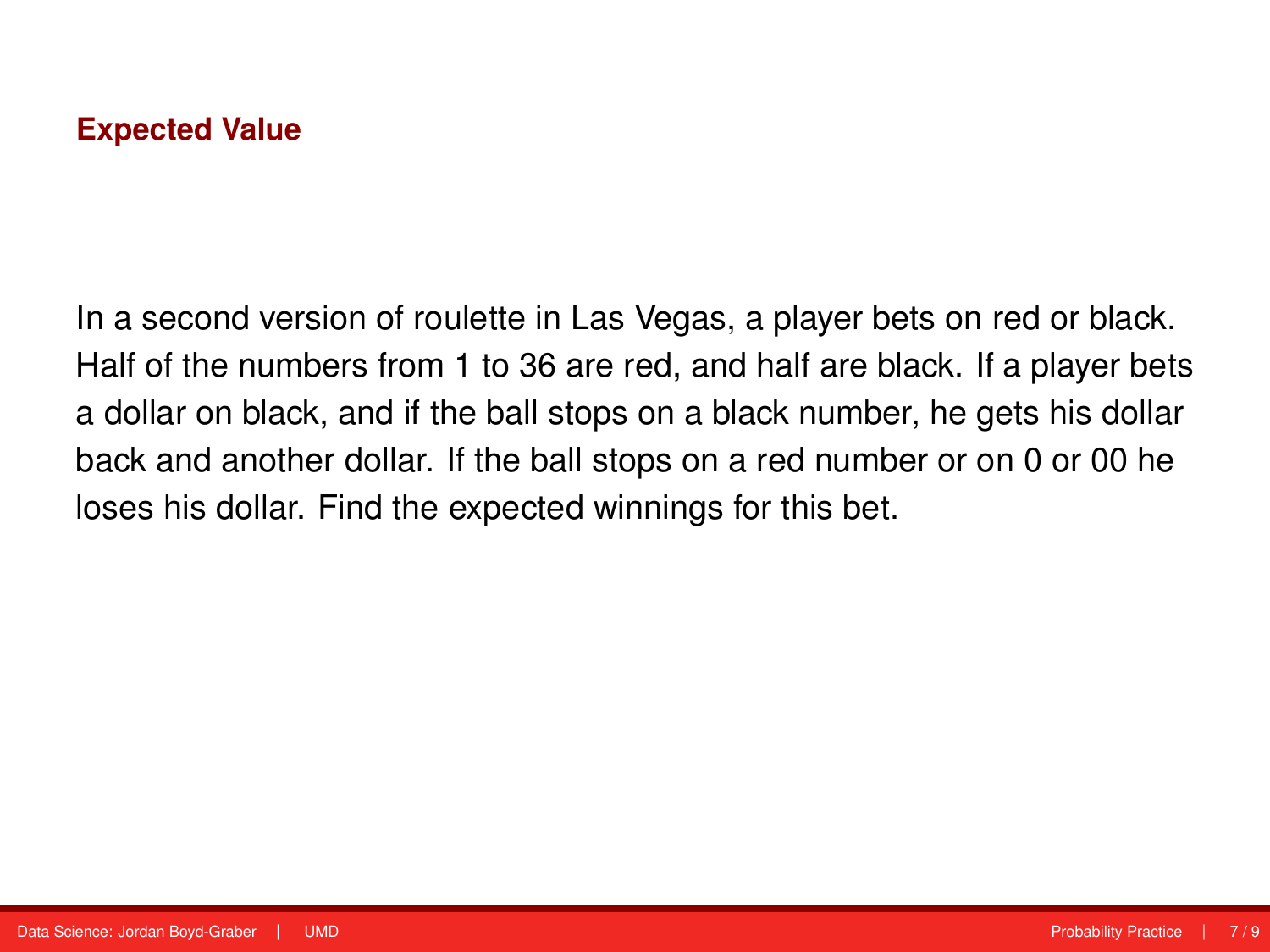In a second version of roulette in Las Vegas, a player bets on red or black. Half of the numbers from 1 to 36 are red, and half are black. If a player bets a dollar on black, and if the ball stops on a black number, he gets his dollar back and another dollar. If the ball stops on a red number or on 0 or 00 he loses his dollar. Find the expected winnings for this bet.

$$
1 \cdot \frac{18}{38} - 1 \cdot \frac{20}{38} =
$$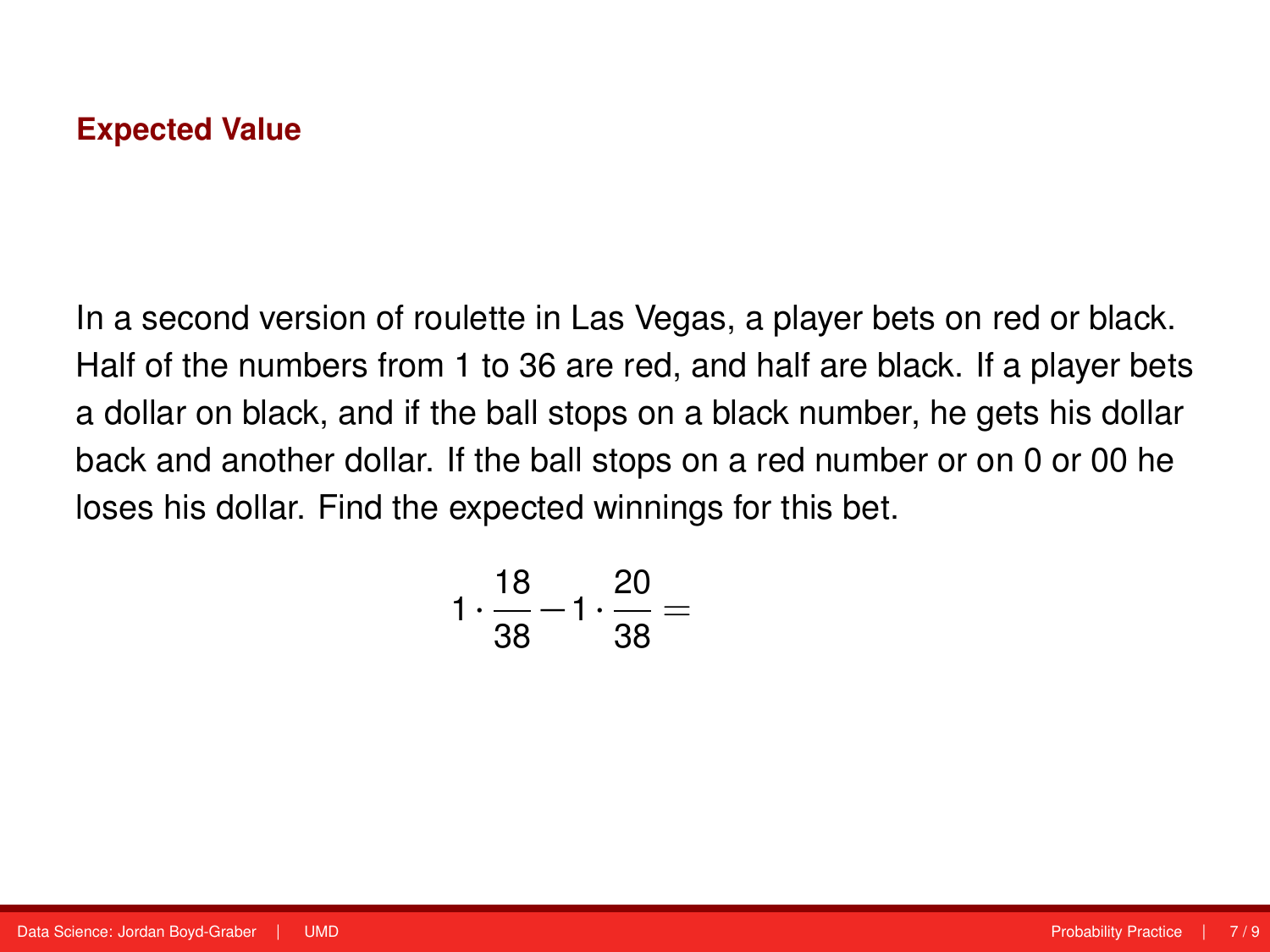In a second version of roulette in Las Vegas, a player bets on red or black. Half of the numbers from 1 to 36 are red, and half are black. If a player bets a dollar on black, and if the ball stops on a black number, he gets his dollar back and another dollar. If the ball stops on a red number or on 0 or 00 he loses his dollar. Find the expected winnings for this bet.

$$
1 \cdot \frac{18}{38} - 1 \cdot \frac{20}{38} = -0.052
$$
 (2)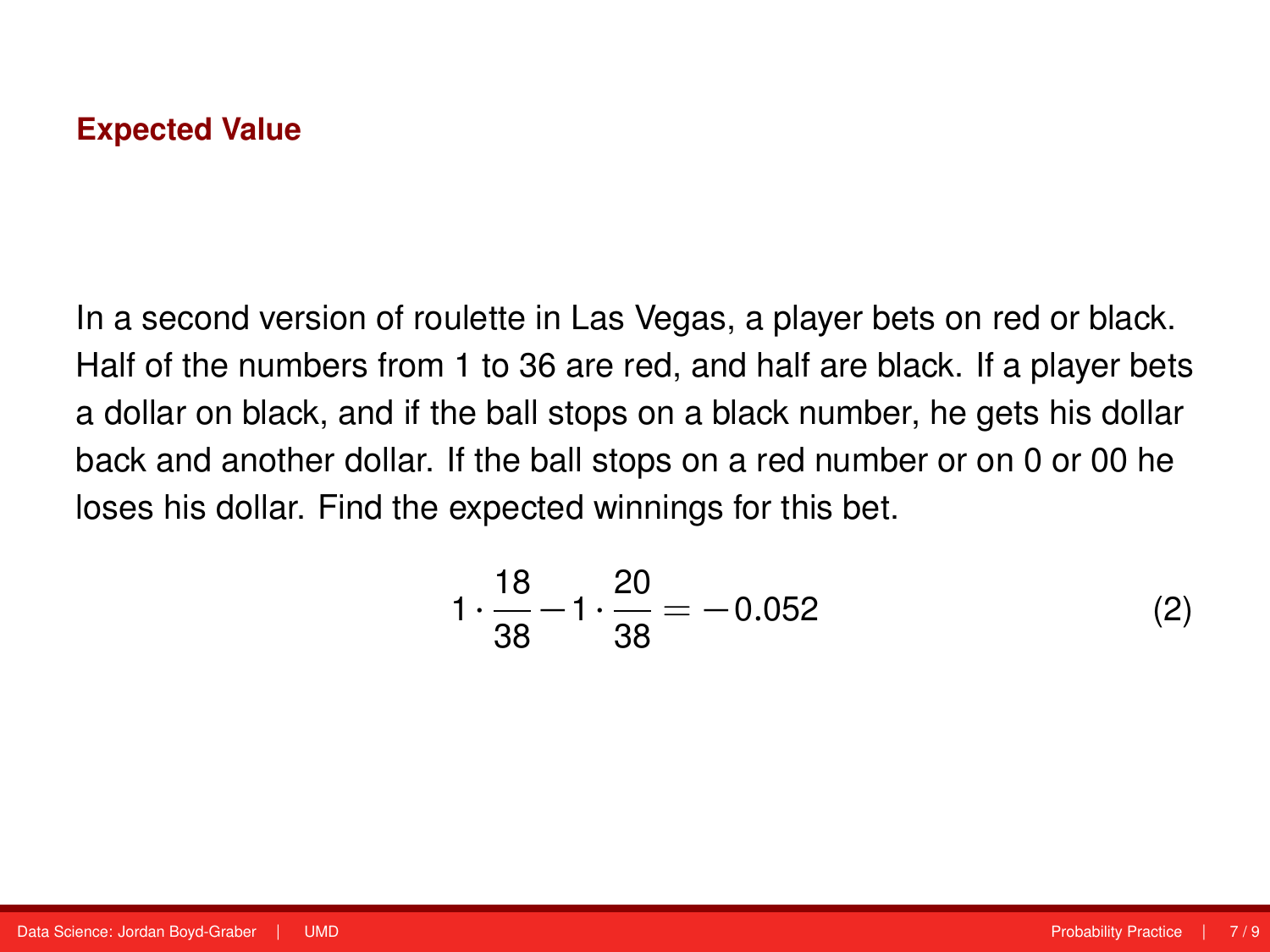**Is Entropy Non-negative?**

We know that

$$
\log p(x) \le 0 \tag{3}
$$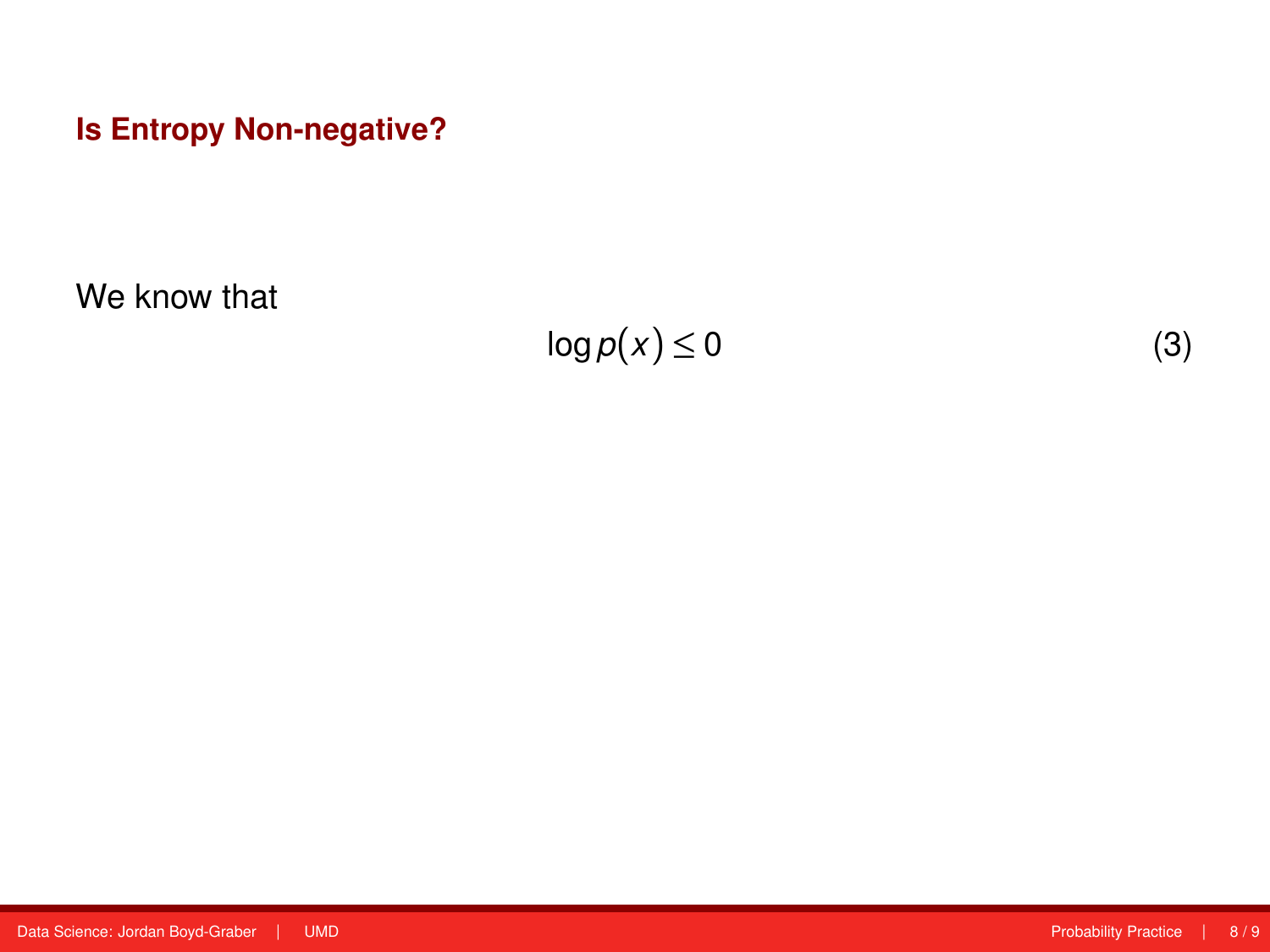#### **Is Entropy Non-negative?**

We know that

$$
\log p(x) \le 0 \tag{3}
$$

ff  $0 \leq x \leq 1$ . Thus,

$$
-\log p(x) > 0. \tag{4}
$$